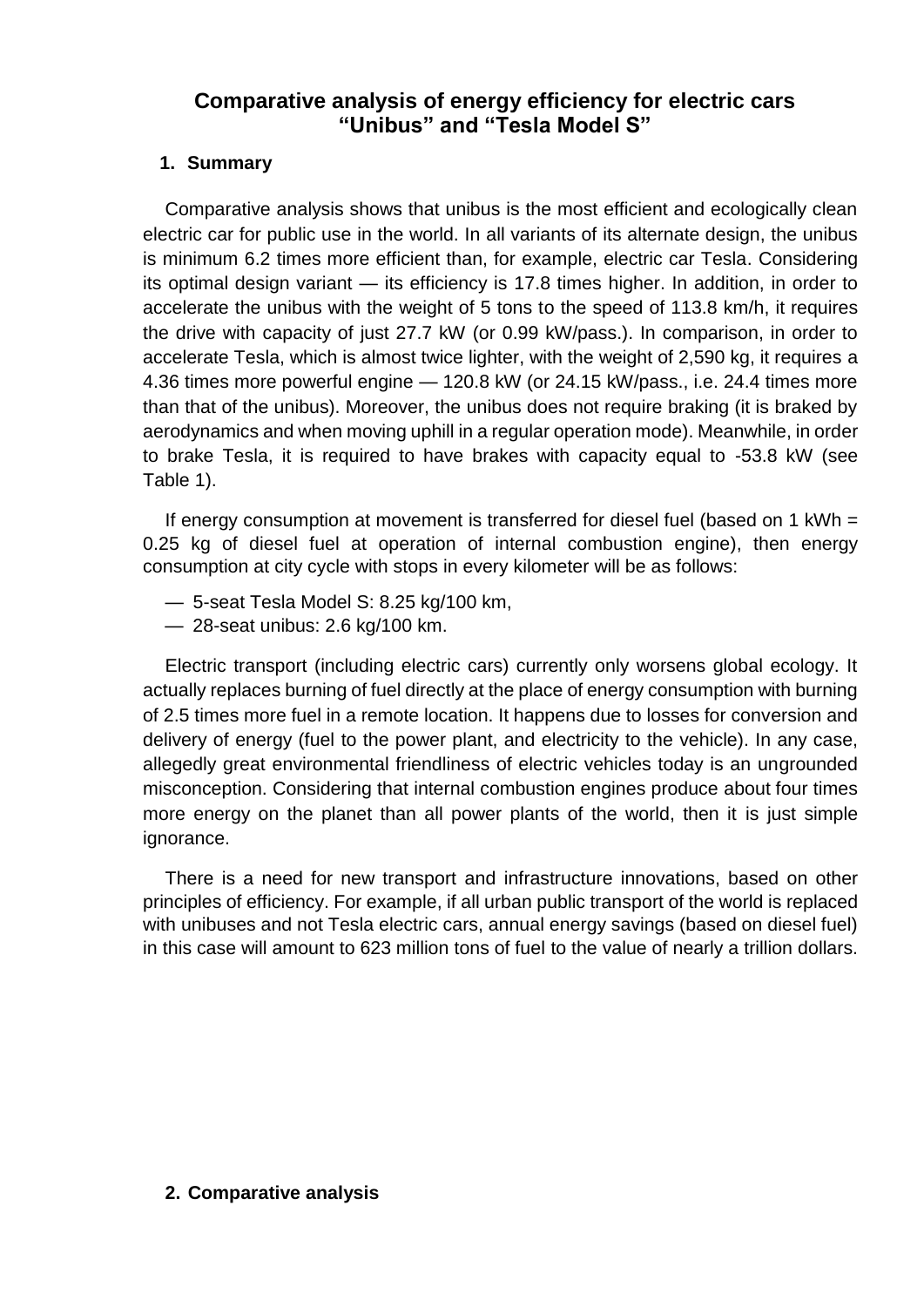#### **2.1 Choice of analogue**

In order to compare energy efficiency of urban unibus, there was chosen automobile Tesla Model S — one of the best electric cars in the world. Unibus is driven by electric motors; therefore it is also an electric car. So, its comparison with Tesla will be meaningful and most suitable for analysis.

*Initial data:*

| <b>Parameter</b>                                                            | <b>Designation</b> | <b>Unibus</b>                                                   | <b>Tesla Model S</b>                                                                                     |  |
|-----------------------------------------------------------------------------|--------------------|-----------------------------------------------------------------|----------------------------------------------------------------------------------------------------------|--|
| Mass, kg                                                                    | $m_a$              | 5,000                                                           | 2,590                                                                                                    |  |
| Coefficient of<br>aerodynamic drag                                          | $C_X$              | 0.08 (according to test<br>results in wind tunnel)              | 0.24                                                                                                     |  |
| Frontal area<br>(mid-section), $m2$                                         | $A_{\rm s}$        | 5.36 (design data)                                              | 2.34 (25.2 sq. feet)                                                                                     |  |
| Coefficient of wheel<br>rolling resistance                                  | f                  | 0.003 (according to test<br>results at site in Ozyory)          | $f_0 = 0.015$ (at the speed<br>up to 50 km/h), or<br>$f=f0(1+(0.006Va)2)$ (at the<br>speed over 50 km/h) |  |
| Transmission<br>gear<br>ratio                                               | $\overline{U}$     | 1                                                               | 9.73                                                                                                     |  |
| Transmission<br>efficiency factor                                           | $\eta$             | 1 (transmission not<br>available)                               | 0.96                                                                                                     |  |
| Coefficient of rolling<br>friction (coupling with<br>track)                 | $\mu$              | 0.2 (according to test<br>results at site in Ozyory)            | 0.5                                                                                                      |  |
| Wheel radius, m                                                             | $r_{k}$            | 0.185                                                           | 0.352 (245/45R17)                                                                                        |  |
| Traffic diagram                                                             |                    | Sagging track structure<br>between points at the<br>same height | Straight-line horizontal<br>motion                                                                       |  |
| Ratio<br><b>of</b><br>track<br>deflection<br>structure<br>at span           |                    | 1:20                                                            | $\overline{0}$                                                                                           |  |
| Maximal<br>of<br>angle<br>ascent / descent                                  | $\pmb{\alpha}$     | $5.71^{\circ}$ (1:10)                                           | $\overline{0}$                                                                                           |  |
| Travel distance, m                                                          | S                  | 1,000                                                           |                                                                                                          |  |
| Acceleration at<br>speeding-up /<br>slowing at braking,<br>m/s <sup>2</sup> | $\alpha$           | $1.0/-1.0$                                                      |                                                                                                          |  |
| Number of<br>passengers, people                                             |                    | 28                                                              | 5                                                                                                        |  |

The data on electric car Tesla Model S are taken from the following web-sites:

<http://www.teslamotors.com/support/model-s-specifications> http:/[/www.teslamotors.com/sites/default/files/blog\\_attachments/the-slipperiest-car-on-the](http://www.teslamotors.com/sites/default/files/blog_attachments/the-slipperiest-car-on-the-road.pdf)[road.pdf](http://www.teslamotors.com/sites/default/files/blog_attachments/the-slipperiest-car-on-the-road.pdf) [http://catalog.drom.ru/tesla/model\\_s/80715](http://catalog.drom.ru/tesla/model_s/80715)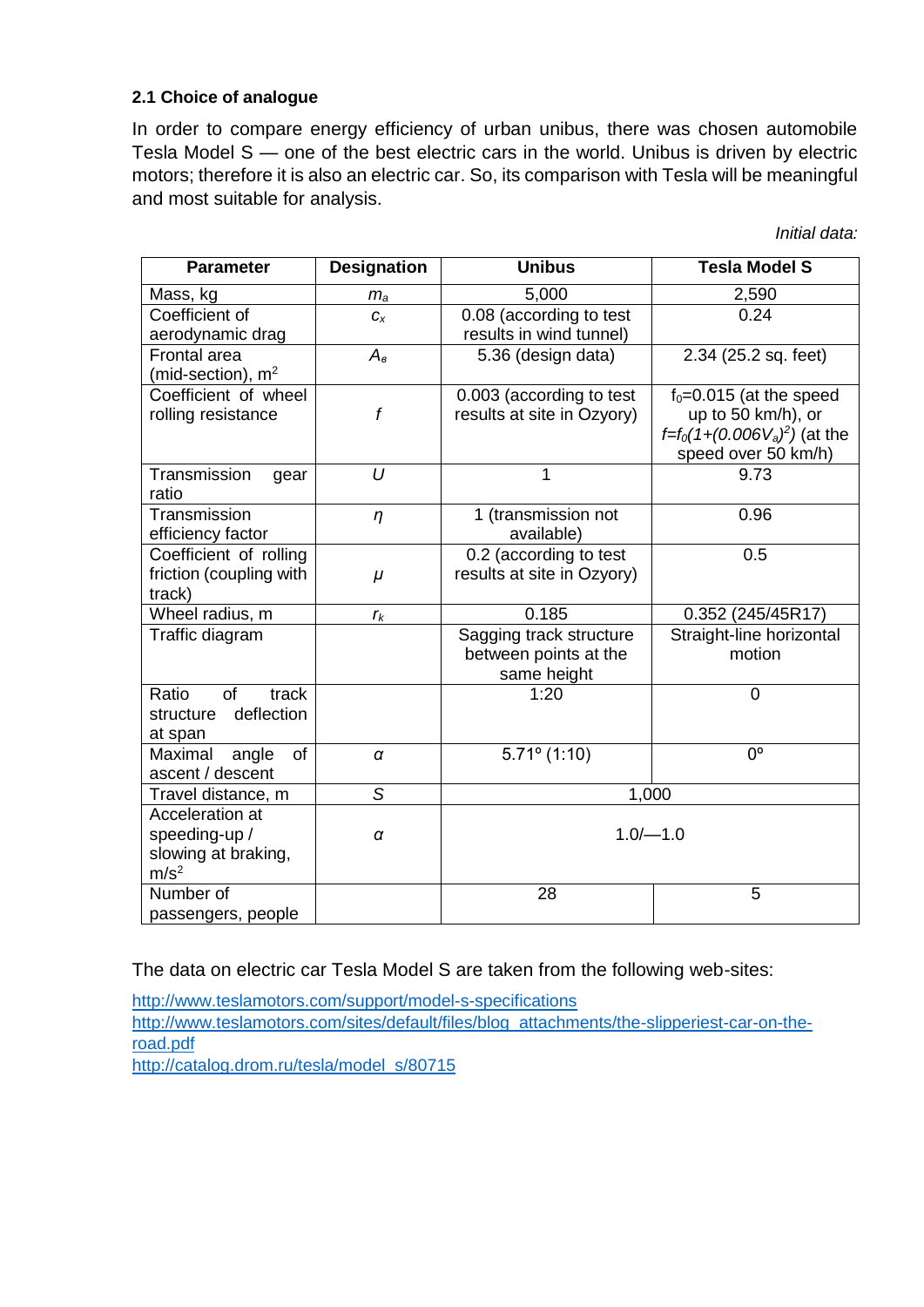

Fig. 1. Physical configuration of electric car "Unibus" (suspended variant)



Fig. 2. Urban station SkyWay combined with pedestrian crossing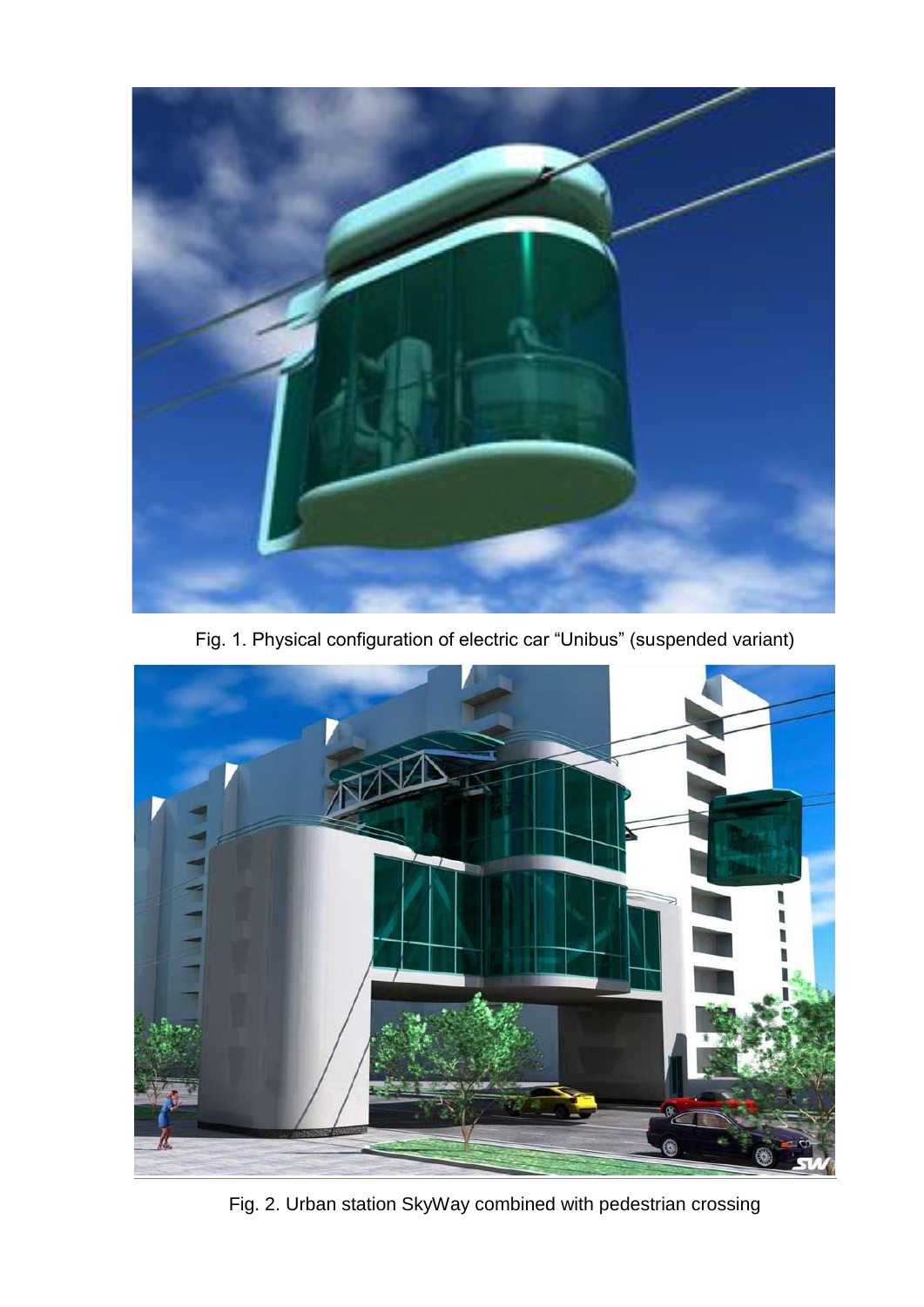



Fig. 3. Layout of electric car Tesla Model S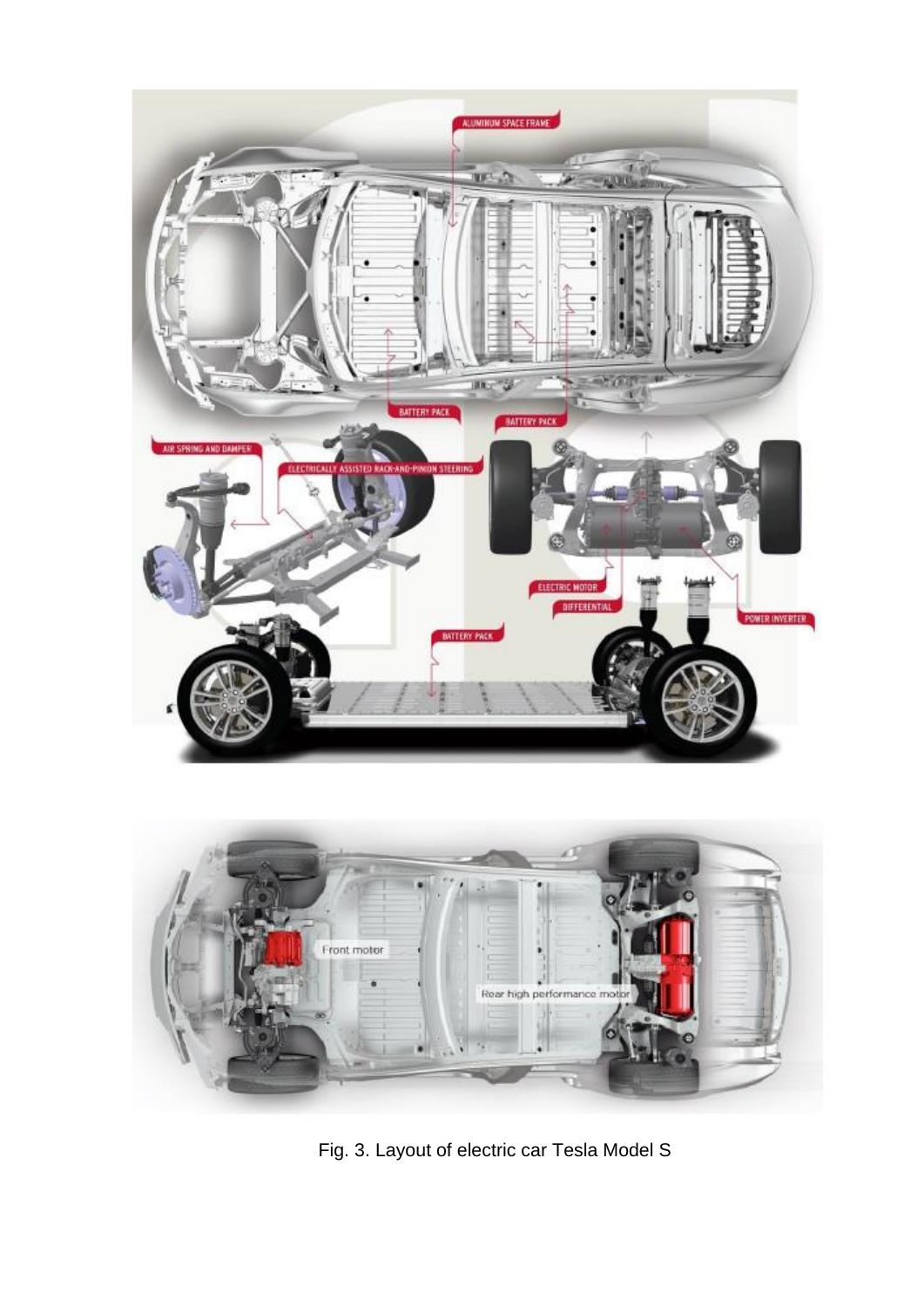

Fig. 4. General view of electric car Tesla Model S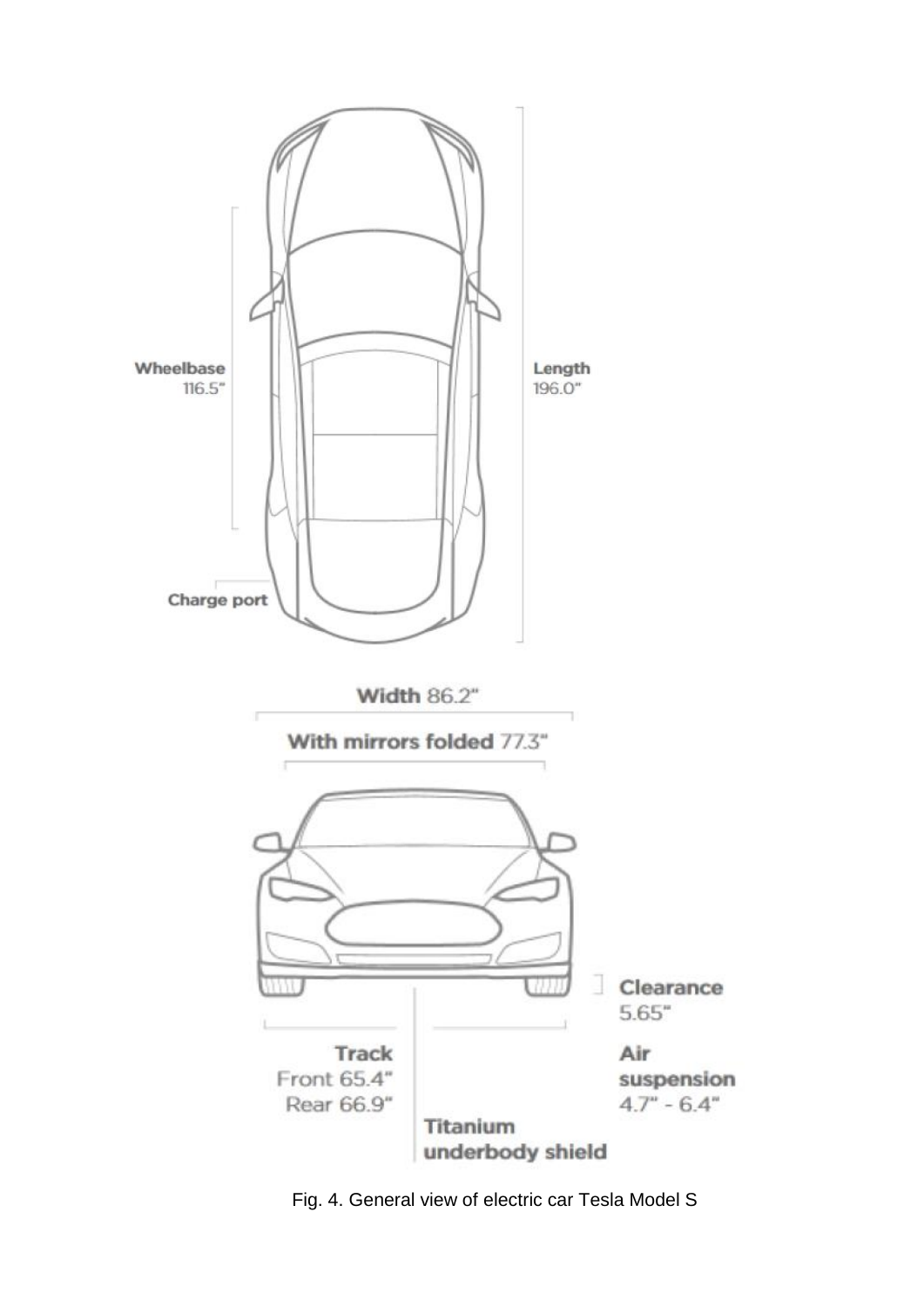#### **2.2 Traction and dynamic analysis of electric cars**

## *Traction balance*

Traction balance formula is written as:

$$
F_T = F_B + F_i + F_{f+} F_{aj},
$$

Where  $F_T$  — traction force,

 $F_B$  — air resistance force,

 $F_i$  — grade resistance force,

 $F_f$  — rolling resistance force,

Faj— resistance force to electric car acceleration.

# *Traction force (FT)*

Maximal force affecting the wheels depends on the weight falling on driving wheels and coupling coefficient between the wheel and rail (rail bed). The force is calculated on the following formula:

### *Fm= Gсц• µ*,

Where  $G_{cu}$ — electric car weight falling on all driving wheels (support reaction force);  $G_{cu}$ — m<sub>cu</sub>• q; m<sub>cu</sub>= m<sub>a</sub> • q • cos $\alpha$ ;

 $m_{\alpha}$  — electric car weight, kg;

α — angle of ascent/descent, º; ρ

- $g$  free fall acceleration, equal to 9.81 m/s<sup>2</sup>;
	- $\mu$  coefficient of rolling friction.

The total turning torque on driving wheels is calculated on the following formula:

$$
M_m = F_{m^{\bullet}} r_{k},
$$

Where  $r_k$  — driving wheel radius, m.

### *Air resistance force (FB)*

Air resistance force significantly influences the traction and speed characteristics of electric car, especially at high motion speed. The main component of air resistance force is frontal resistance. Frontal resistance, basically, determines horsepower input at high speeds. Frontal resistance force is calculated as follows:

$$
F_{\rm e} = C_x \cdot \rho \cdot \frac{v^2}{2} \cdot A_{\rm e} ,
$$

Where  $C_x$ — frontal resistance coefficient (stream-lining coefficient);

 $p$  — air density, equal to 1.2041 kg/m<sup>3</sup> at temperature of 20 $^{\circ}$ C;

V — relative motion speed for air and electric car, m/s;

 $A_B$ — frontal area of the body (mid-section), m<sup>2</sup>.

# *Grade resistance force (Fi)*

Grade resistance force is calculated as follows:

$$
F_i = G_a \cdot \sin \alpha ,
$$

Where  $G_{\alpha}$  — electric car weight, H,  $G_{\alpha} = m_{\alpha} * g$ ;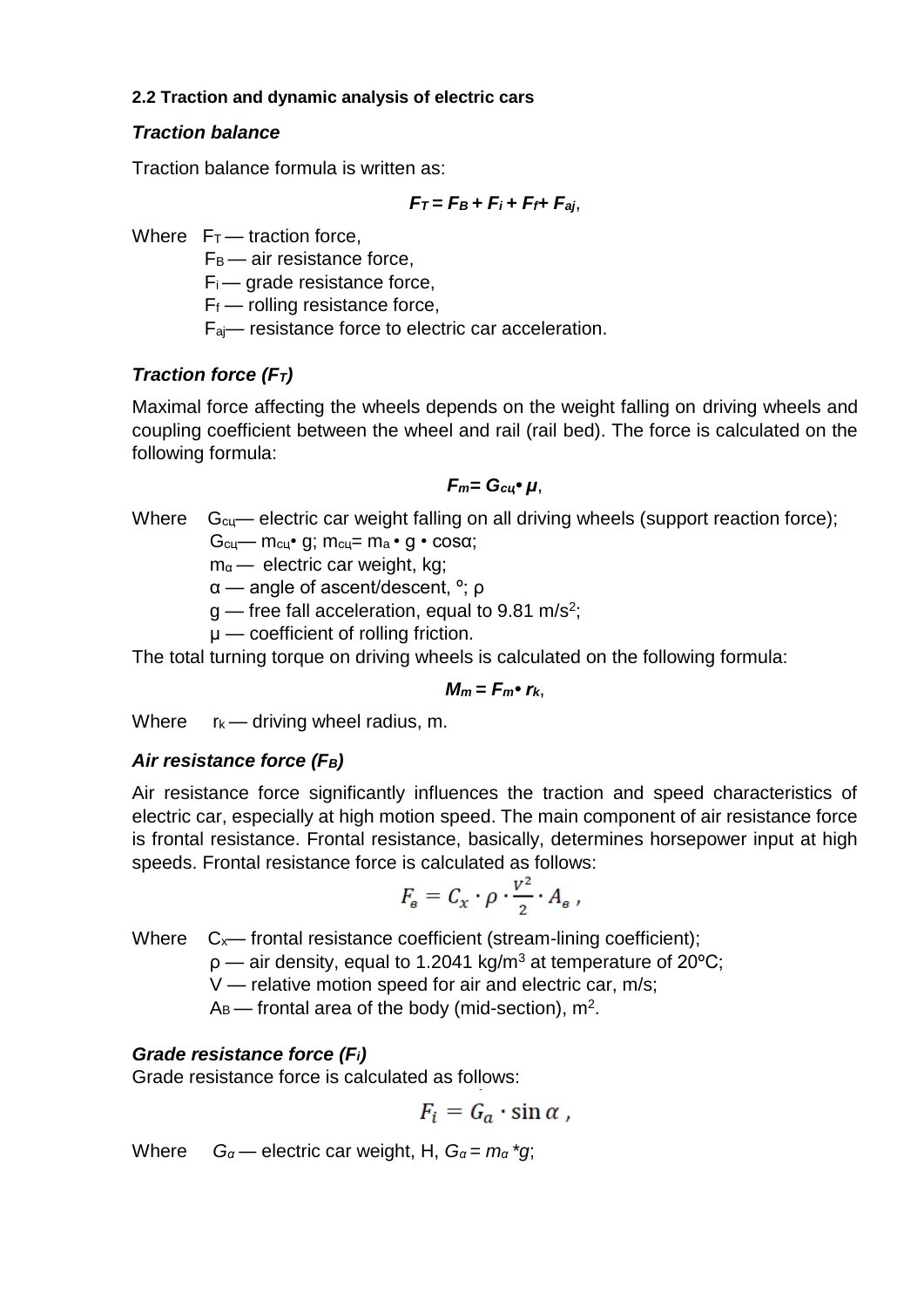### *Rolling resistance force (Ff)*

Wheel rolling resistance force is calculated on the following formula:

$$
F_f = f \cdot G_a ,
$$

Where *f* — rolling resistance coefficient.

#### *Resistance force to acceleration (Faj)*

Resistance force to forward acceleration of electric car is the force of its inertia

$$
F_{aj} = \delta \cdot m_a \cdot \frac{dv}{dt'}
$$

Where  $δ$  — rotational inertia coefficient;

 $δ = 1.07 - 1.11$ , suppose  $δ = 1.07$ .

#### **2.3 Carrying out calculations**

Traction force and air resistance force at the given motion speed depend on electric car design. The difference between traction force and air resistance force is free traction force, which can be used to overcome resistance forces of the road and automobile acceleration. At constant acceleration with speeding-up of 1.0  $\text{m/s}^2$  and constant braking with slowing of 1.0  $m/s<sup>2</sup>$  at the track length of 1.000 m, the speeding-up path will make 500 m and the braking path will also make 500 m.

Maximal motion speed and speeding-up time can be determined based on the following formula:

$$
V = a \cdot t, S = at^2/2.
$$

The speeding-up time will make 31.6 s.

Maximal motion speed will make  $31.6$  m/s = 113.8 km/h.

Time for braking with slowing  $-1.0$  m/s<sup>2</sup> will make 31.6 s.

When speeding up, it is necessary to select the turning torque required for electric car speeding-up with acceleration of 1.0  $m/s<sup>2</sup>$ . Similarly, when braking, it is necessary to select the torque for electric car slowing with acceleration of -1.0 m/s<sup>2</sup>.

The results of traction and dynamic calculations, based on the basic comparison variant described above, are given in Table 1. The results of calculations for energy losses, based on the basic comparison variant, are given in Table 2.

The traffic diagram for the unibus along the sagging track structure is given in Fig. 1.

When calculating energy losses for automobile Tesla, it is necessary to take into consideration energy recuperation. The recuperated energy at braking makes 60% of the energy produced at electro-magnetic braking by electric motors.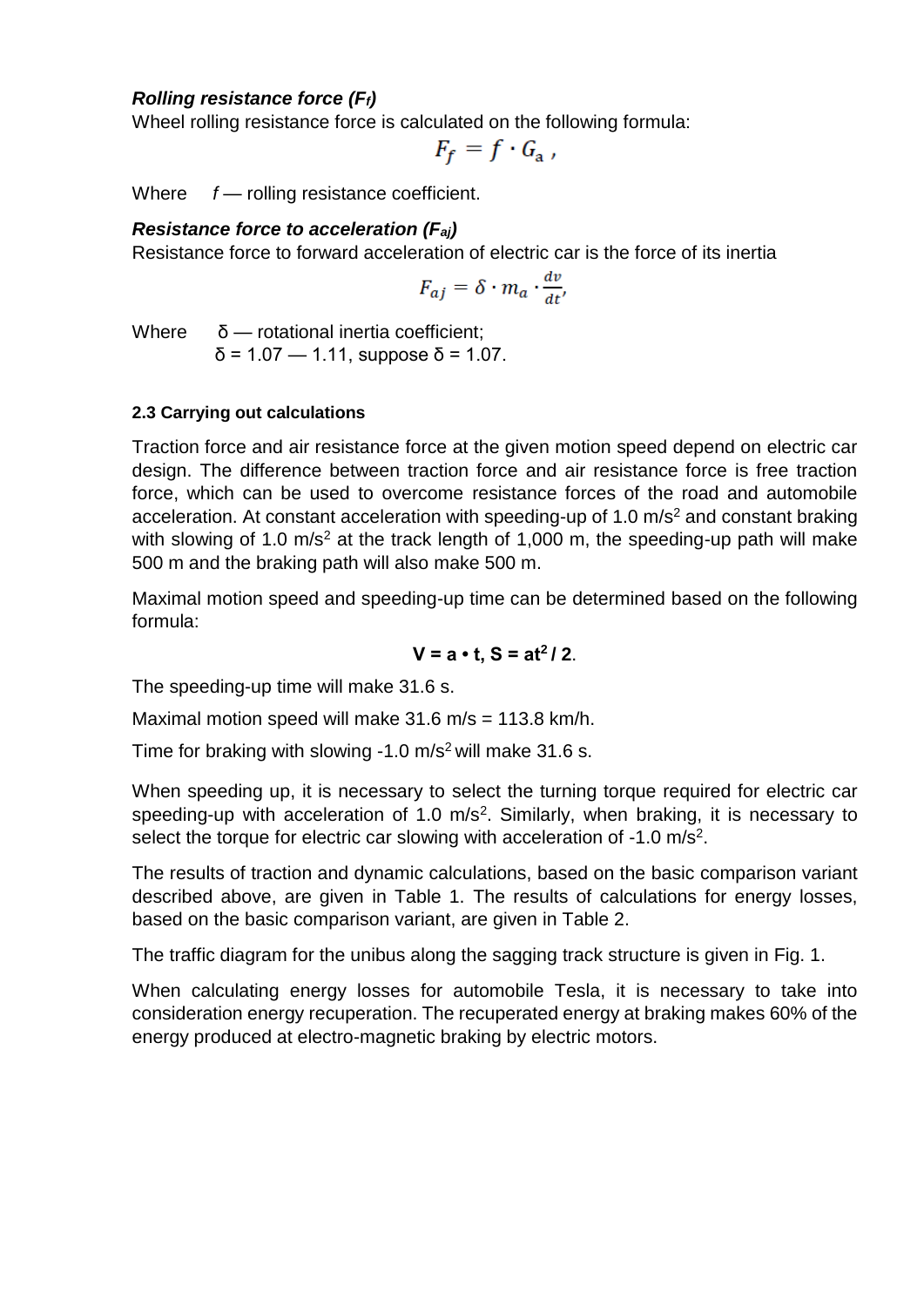

Fig. 5. Traffic diagram for suspended unibus along sagging track structure

For a more vivid analysis, we will also carry out a comparative calculation of the unibus and automobile Tesla Model S, having the same characteristics.

### Variant 1 ("Unibus — as Tesla")

Unibus mass is equal to Tesla mass and makes 2,590 kg. Unibus mid-section is equal to Tesla mid-section and makes 2.34  $m<sup>2</sup>$ . The number of passengers is the same — 5 persons. The calculations shall be carried out on the formulas specified above. The results of traction and dynamic calculations are given in Table 3. The results of calculations for energy losses are given in Table 4.

### Variant 2 ("Tesla — as unibus")

Tesla mass is equal to unibus mass and makes 5,000 kg. Tesla mid-section is equal to unibus mid-section and makes 5.36  $m^2$ . The number of passengers is the same — 28 persons. The calculations shall be carried out on the formulas specified above. The results of traction and dynamic calculations are given in Table 5. The results of calculations for energy losses are given in Table 6.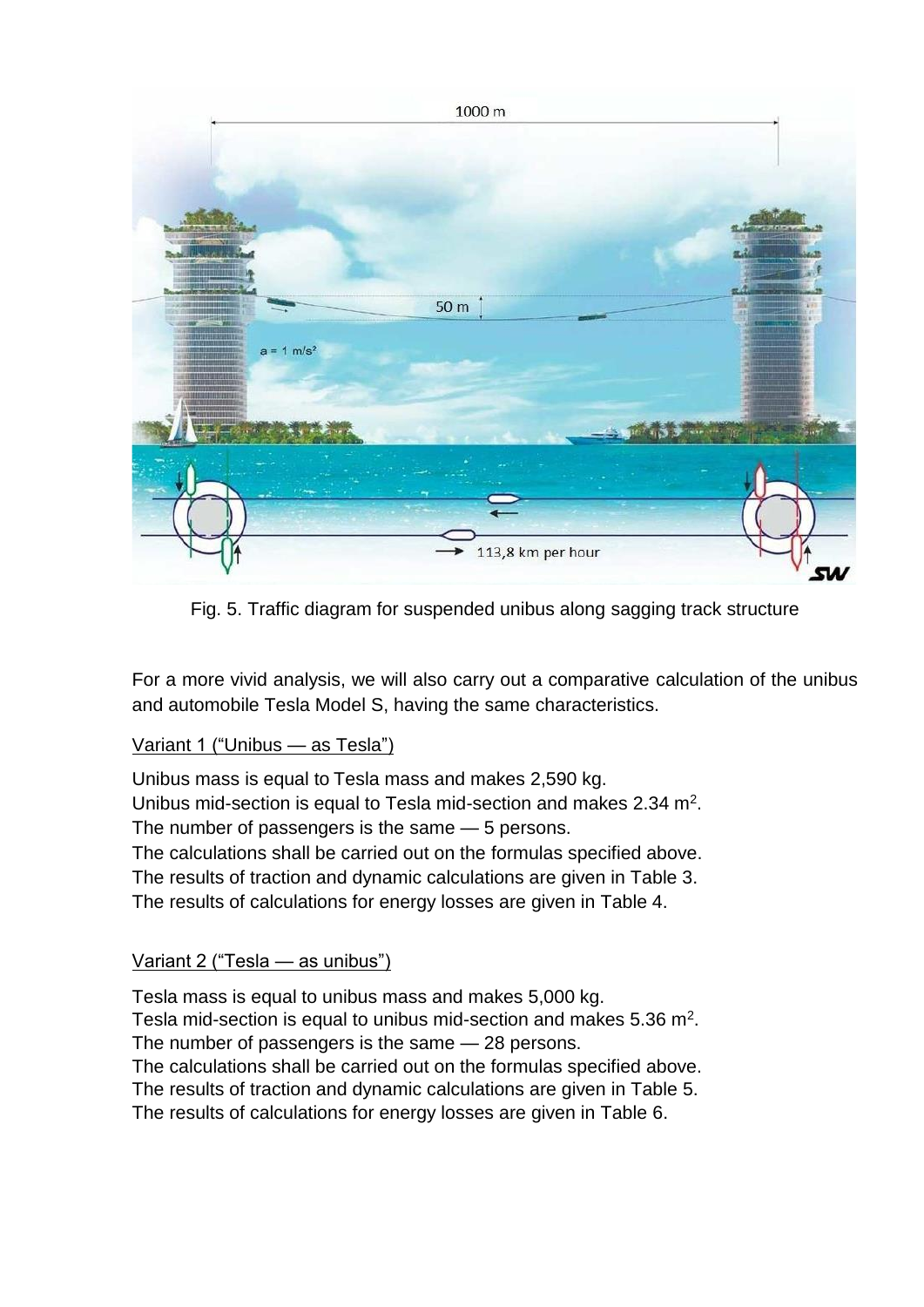# *Table 1* **Data of comparative traction and dynamic calculation on basic variant**

| Parameter                  | Distance, m | Max speed,   | Turning torque on | Turning torque on  | Max power at     | Max power at |
|----------------------------|-------------|--------------|-------------------|--------------------|------------------|--------------|
|                            |             | $m/s$ (km/h) | wheels at         | wheels at braking, | acceleration, kW | braking, kW  |
|                            |             |              | acceleration, N•m | $N$ • $m$          |                  |              |
| <b>Unibus</b>              |             |              | $115 - 162$       |                    | 27.7             |              |
| (5 t, 28 pass.)            | 1,000       | 31.6(113.8)  |                   |                    |                  |              |
| Tesla Model S              |             |              | $1,110 - 1,292$   | $-624-805$         | 120.8            | $-53.8$      |
| $(2.59t, 5 \text{ pass.})$ |             |              |                   |                    |                  |              |

# *Table 2* **Energy losses on basic variant**

| Parameter                                                                           | Distance,<br>m | Travel<br>time, s | Max<br>speed,<br>$m/s$ (km/h) | Average<br>speed, m/s<br>(km/h) | Energy<br>consumption at<br>acceleration,<br>$kW\cdot h$ | Energy<br>consumption/<br>recovery at<br>braking, kW.h | Energy<br>consumption<br>at movement,<br>$kW\cdot h$ | Energy<br>consumption at<br>movement for 1<br>passenger,<br>$kW\cdot h$ |
|-------------------------------------------------------------------------------------|----------------|-------------------|-------------------------------|---------------------------------|----------------------------------------------------------|--------------------------------------------------------|------------------------------------------------------|-------------------------------------------------------------------------|
| <b>Unibus</b><br>$(5t, 28 \text{ pass.})$                                           |                |                   |                               |                                 | 0.104                                                    | $\mathbf 0$                                            | 0.104                                                | 0.0037                                                                  |
| Tesla Model<br>S(2.59t,<br>5 pass.)                                                 | 1,000          | 63.2              | 31.6<br>(113.8)               | 15.8(56.9)                      | 0.493                                                    | 0.163                                                  | 0.33                                                 | 0.066                                                                   |
| Unibus energy efficiency compared to that of automobile<br>Tesla Model S, times (%) |                |                   |                               | 4.74 (474%)                     |                                                          | 3.17(317%)                                             | 17.8 (1,780%)                                        |                                                                         |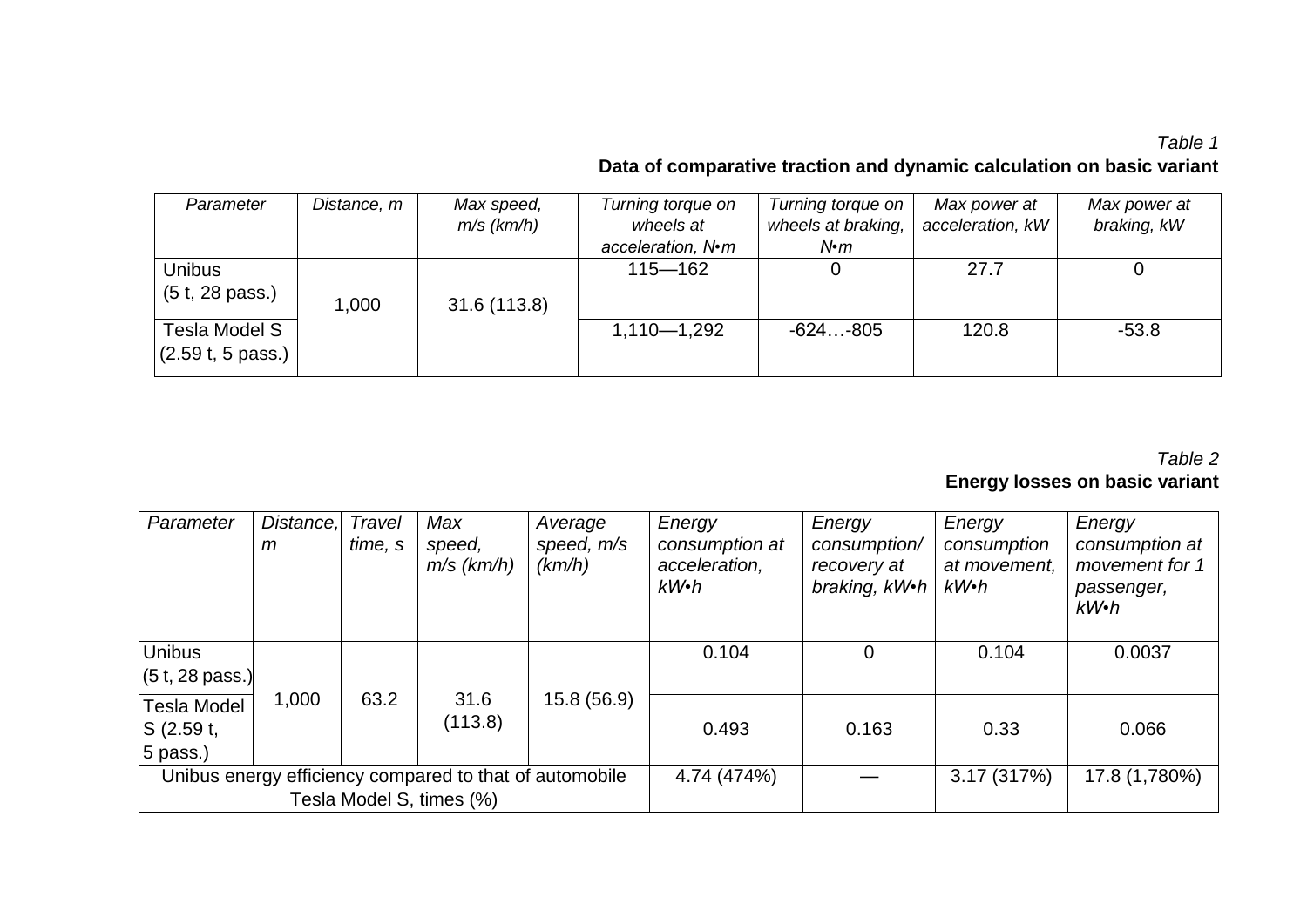# *Table 3* **Data of traction and dynamic calculation on Variant 1 ("Unibus — as Tesla")**

| Parameter                  | Distance, m | Max speed,   | Turning torque on | Turning torque on  | Max power at     | Max power at |
|----------------------------|-------------|--------------|-------------------|--------------------|------------------|--------------|
|                            |             | $m/s$ (km/h) | wheels at         | wheels at braking, | acceleration, kW | braking, kW  |
|                            |             |              | acceleration, N•m | $N$ • $m$          |                  |              |
| <b>Unibus</b>              |             |              | $59 - 80$         |                    | 13.7             |              |
| $(2.59t, 5 \text{ pass.})$ | 1,000       | 31.6 (113.8) |                   |                    |                  |              |
| Tesla Model S              |             |              | $1,110 - 1,292$   | $-624-805$         | 120.8            | $-53.8$      |
| $(2.59t, 5 \text{ pass.})$ |             |              |                   |                    |                  |              |

## *Table 4* **Energy losses on Variant 1 ("Unibus — as Tesla")**

| Parameter                                                                           | Distance,<br>m | Travel<br>time, s | Max<br>speed,<br>$m/s$ (km/h) | Average<br>speed, m/s<br>(km/h) | Energy<br>consumption at<br>acceleration,<br>$kW\cdot h$ | Energy<br>consumption/<br>recovery at<br>braking, kW.h | Energy<br>consumption<br>at movement,<br>kW•h | Energy<br>consumption at<br>movement for 1<br>passenger,<br>$kW$ · $h$ |
|-------------------------------------------------------------------------------------|----------------|-------------------|-------------------------------|---------------------------------|----------------------------------------------------------|--------------------------------------------------------|-----------------------------------------------|------------------------------------------------------------------------|
| <b>Unibus</b><br>(2.59 t,<br>5 pass.)                                               | 1,000          | 63.2              | 31.6                          | 15.8 (56.9)                     | 0.053                                                    | 0                                                      | 0.053                                         | 0.0106                                                                 |
| Tesla Model<br>S(2.59t,<br>5 pass.)                                                 |                |                   | (113.8)                       |                                 | 0.493                                                    | 0.163                                                  | 0.330                                         | 0.066                                                                  |
| Unibus energy efficiency compared to that of automobile<br>Tesla Model S, times (%) |                |                   | $9.3(930\%)$                  |                                 | 6.23(623%)                                               | 6.23(623%)                                             |                                               |                                                                        |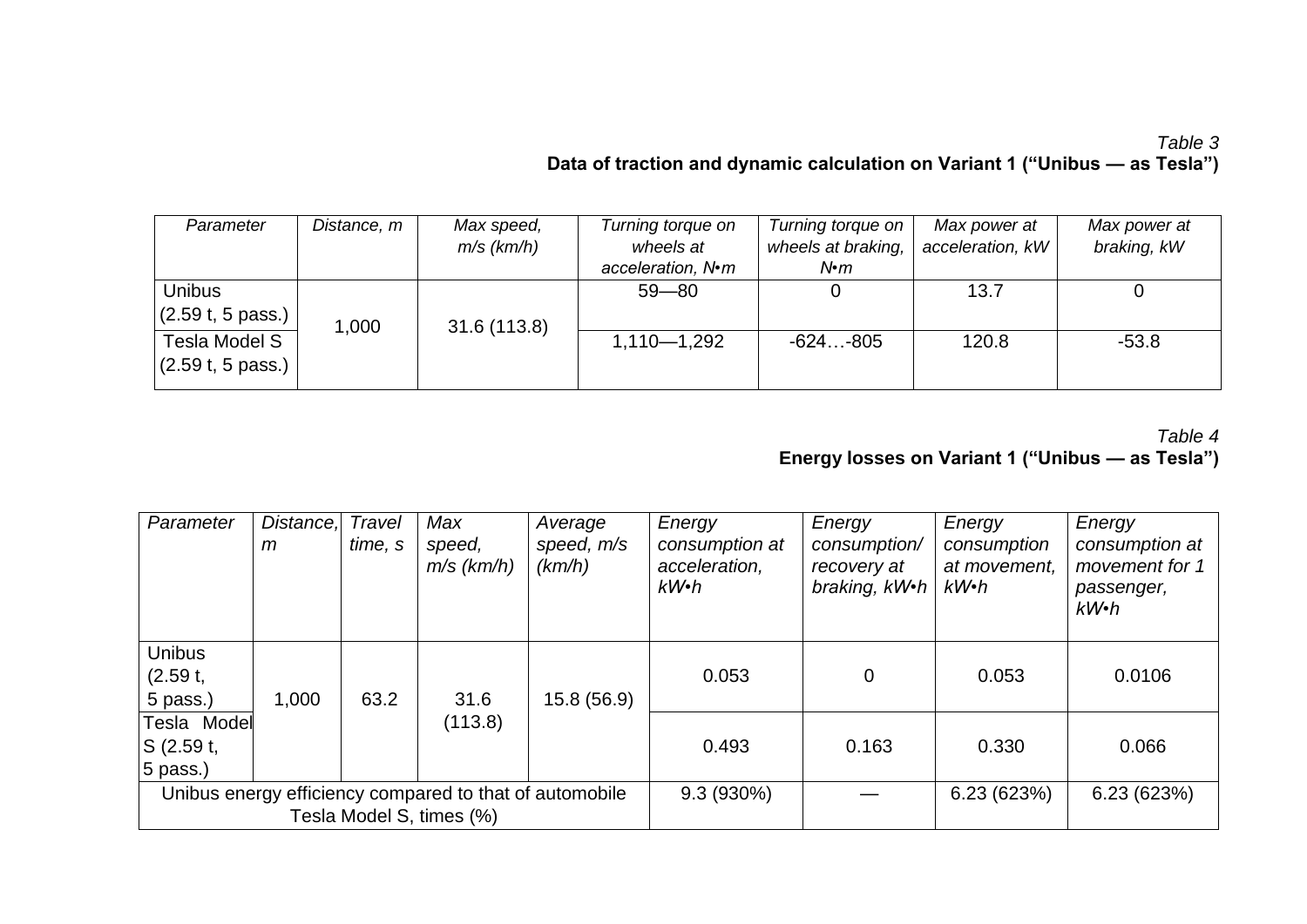# *Table 5* **Data of traction and dynamic calculation on Variant 2 ("Tesla — as unibus")**

| Parameter       | Distance, m | Max speed,   | Turning torque on | Turning torque on  | Max power at     | Max power at |
|-----------------|-------------|--------------|-------------------|--------------------|------------------|--------------|
|                 |             | $m/s$ (km/h) | wheels at         | wheels at braking, | acceleration, kW | braking, kW  |
|                 |             |              | acceleration, N•m | $N$ • $m$          |                  |              |
| <b>Unibus</b>   |             |              | $115 - 162$       |                    | 27.7             |              |
| (5 t, 28 pass.) |             |              |                   |                    |                  |              |
| Tesla Model S   | 1,000       | 31.6 (113.8) | $2,143 - 2,536$   | $-1,161-1,554$     | 237.1            | $-100.1$     |
| (5 t, 28 pass.) |             |              |                   |                    |                  |              |

# *Table 6* **Energy losses on Variant 2 ("Tesla — as unibus")**

| Parameter                                                                           | Distance,<br>m | Travel<br>time, s | Max<br>speed,<br>$m/s$ ( $km/h$ ) | Average<br>speed, m/s<br>(km/h) | Energy<br>consumption at<br>acceleration,<br>$kW\cdot h$ | Energy<br>consumption/<br>recovery at<br>braking, kW.h | Energy<br>consumption<br>at movement,<br>$kW\cdot h$ | Energy<br>consumption at<br>movement for 1<br>passenger,<br>$kW\cdot h$ |
|-------------------------------------------------------------------------------------|----------------|-------------------|-----------------------------------|---------------------------------|----------------------------------------------------------|--------------------------------------------------------|------------------------------------------------------|-------------------------------------------------------------------------|
| <b>Unibus</b><br>(5 t,<br>28 pass.)                                                 | 1,000          | 63.2              | 31.6                              | 15.8 (56.9)                     | 0.104                                                    | 0                                                      | 0.104                                                | 0.0037                                                                  |
| Tesla Model<br>S(5t,<br>$28$ pass.)                                                 |                |                   | (113.8)                           |                                 | 0.960                                                    | 0.308                                                  | 0.652                                                | 0.0232                                                                  |
| Unibus energy efficiency compared to that of automobile<br>Tesla Model S, times (%) |                |                   |                                   | 9.23(923%)                      |                                                          | 6.27 (627%)                                            | 627%)<br>6.27                                        |                                                                         |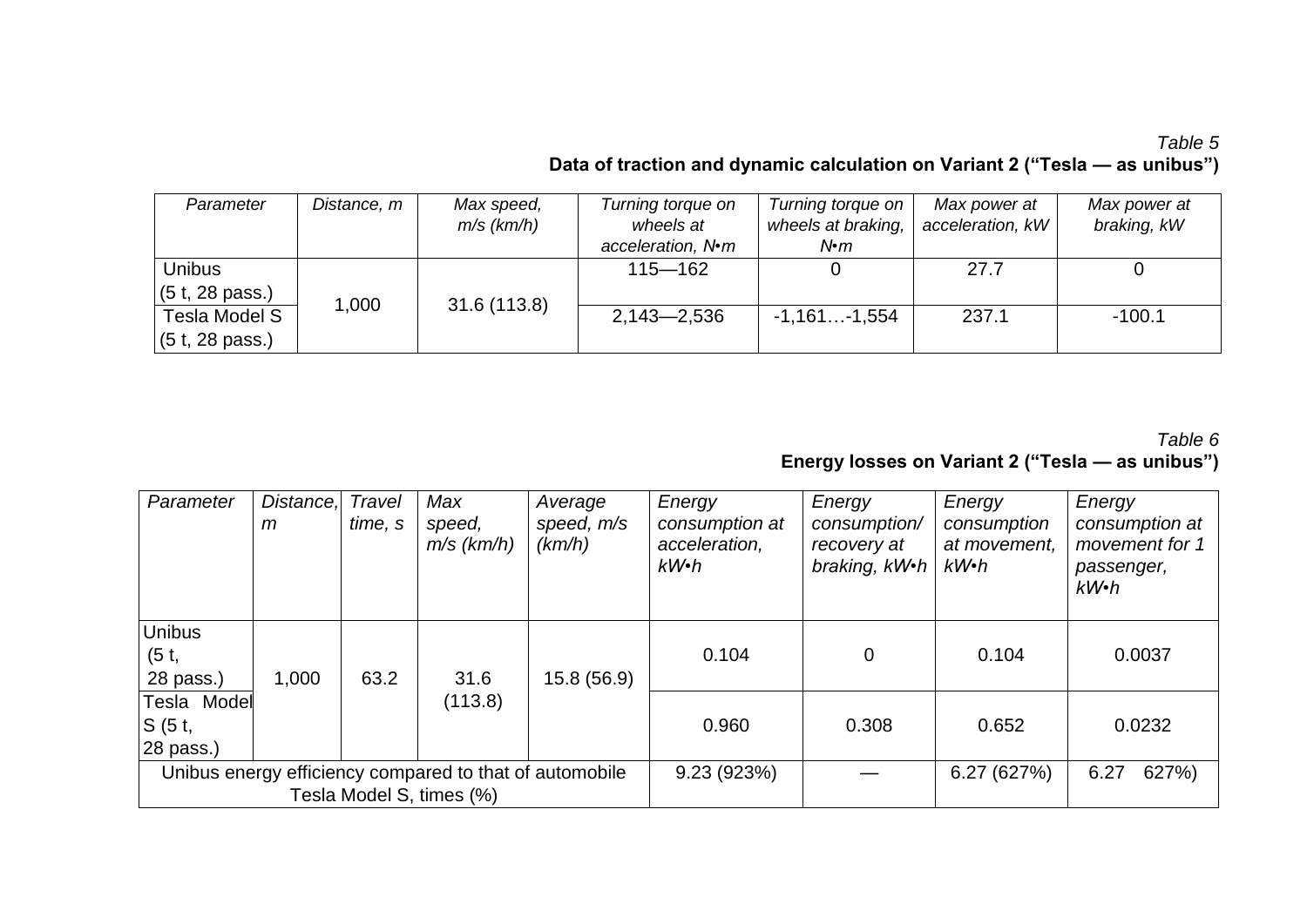#### **2.4 Comparative analysis of electric cars**

On the basis of the calculations above, it is clear that having identical dimension and weight parameters ("Unibus — as Tesla", or "Tesla — as unibus"), the unibus is 6.23— 6.27 times more efficient than automobile Tesla Model S (see Tables 4, 6). The reason for this is the use of steel wheels with a lower rolling resistance coefficient, as well as a more aerodynamic shape of the unibus. Another reason is the application of physical laws — gravitation, or gravity drive — as energy recuperator. In fact, at the leg of the route between the stations with a sagging track structure (see Fig. 5), half of the way — when going downhill — the unibus is accelerated, apart from the drive, due to gravitation. When going uphill — it is braked, basically, due to gravitation. In this case, kinetic energy of movement is transformed into potential energy of ascent to the station with efficiency factor of 100%.

When considering a real automobile Tesla Model S and electric car "Unibus", the unibus efficiency compared to Tesla reaches 17.8 times (see Table 2). Such efficiency is explained, as mentioned above, by the use of steel wheels with a lower rolling resistance coefficient, a more aerodynamic shape of the unibus, application of physical laws (gravitation) as energy recuperator, as well as a more rational use of vehicle mass and its passenger capacity.

Apart from that, it shall be noted that for acceleration of the unibus with the weight of 5 tons to the speed of 113.8 km/h, it requires the drive with capacity of just 27.7 kW (or 0.99 kW/pass.). In comparison, for automobile Tesla, which is almost twice lighter, with the weight of 2,590 kg, it requires a 4.36 times more powerful engine – 120.8 kW (or 24.15 kW/pass., i.e. 24.4 times more than that of the unibus). Moreover, the unibus does not require braking (it is braked by aerodynamics and when moving uphill in a regular operation mode). Meanwhile, in order to brake Tesla, it is required to have brakes with capacity equal to -53.8 kW (see Table 1).

In addition, the required turning torque on unibus wheels at acceleration to the same speeds (with the weight twice heavier) is 8—9 times less than that of Tesla (115—162 N•m). It significantly simplifies the electric car drive and reduces its price. Further, the turning torque on unibus wheels at braking is equal to zero (which proves that it does not need brakes in a normal operation mode). In comparison, Tesla, which is almost twice lighter, needs powerful brakes, which create the turning torque equal to -624…-805 N•m (see Table 1).

**Thus, it is possible to state that unibus is the most cost-efficient electric car for public use in the world. In all variants of its alternate design, the unibus is minimum 6.2 times more efficient than, for example, electric car Tesla. Considering its optimal design variant — its efficiency is 17.8 times higher.** 

If energy consumption at movement is transferred for diesel fuel (based on 1 kWh = 0.25 kg of diesel fuel at operation of internal combustion engine), then energy consumption at city cycle with stops in every kilometer will be as follows:

— 5-seat Tesla Model S: 0.33 kWh x 100 km x 0.25 kg/kWh = 8.25 kg/100 km,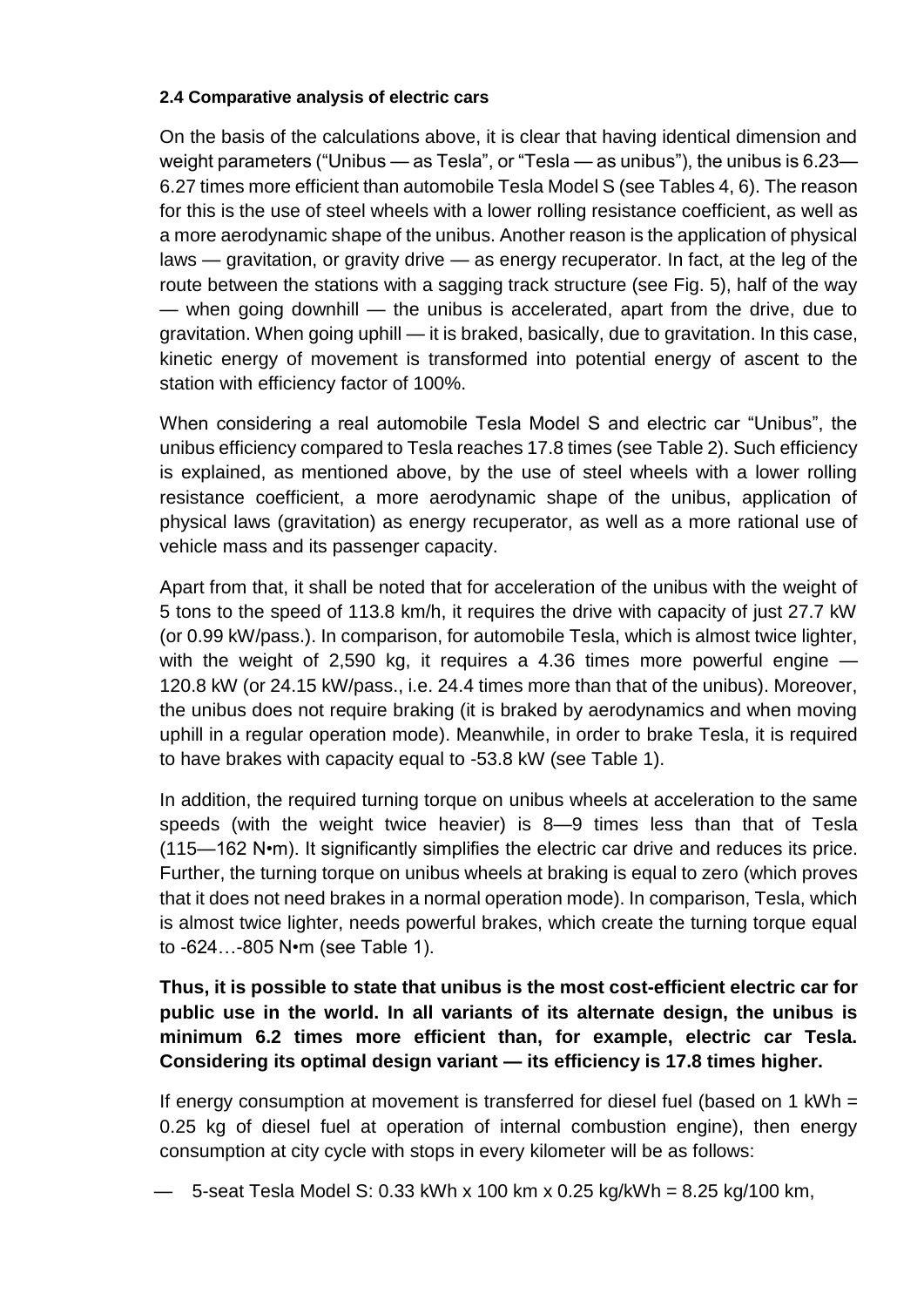## — 28-seat unibus: 0.104 kWh/km x 100 km x 0.25 kg/kWh = 2.6 kg/100 km.

Urban passenger vehicle fleet can be replaced with either automobiles Tesla, or unibuses. At equal volume of passenger transportation, environmental impact with the second variant will be  $(8.25 \text{ kg}/2.6 \text{ kg}) \times (28 \text{ pass}./5 \text{ pass.}) = 17.8 \text{ times lower. This}$ proves immense advantages of unibuses over best world analogues once again.

# **3. Large-scale factor for implementation of most efficient electric car — unibus**

According to the data of International Energy Agency, at present passenger flow in public transport of the world has a level of 40 trillion passenger-kilometer, with the average travel distance of about 10 km. In other words, about 4 trillion passenger trips on public urban transport take place annually. (see [https://www.iea.org/media/workshops/2013/egrdmobility/DULAC\\_23052013.pdf\)](https://www.iea.org/media/workshops/2013/egrdmobility/DULAC_23052013.pdf).

If all public transport of the world is replaced with unibuses and not Tesla electric cars, energy savings (based on diesel fuel) in this case will amount to:  $(0.066 - 0.0037)$  kWh/km x 0.25 kg/kWh x 40,000,000,000,000 km/year =  $623,000,000,000$  kg/year =  $623$  mln tons of fuel annually.

# **4. All truth about electrified transport**

At the very beginning of electrified transport energy chain there is a heat power station, which converts heat energy of fossil fuel — coal, black oil fuel, gas, peat, nuclear fuel, etc. — into electricity. Conversion takes place with the efficiency factor, which reaches only 40% — due to the same thermodynamic reasons as in internal combustion engine (since the temperatures of fuel burning are the same, as well as refrigerant temperatures).

However, until electric energy reaches the wheel, which actually sets the vehicle into motion, in chain order: "step-up substation — high-voltage power line for thousands of kilometers — step-down high-voltage substation — electric power line — traction substation — contact system — on-board converters and electrical network — electric motor coils — reducing gear — wheel", passing through numerous switching devices and converters on its way, not more than 40% of it is left for useful mechanical work, just about as much as in a heat power station itself. Then, total efficiency factor (in relation to fuel) of electric transport will be as follows:  $0.4 \times 0.4 = 0.16$ , or  $16\%$  — as a modern locomotive has.

Electric transport without contact system looks not much better. It has energy storage units, being in fact on-board accumulator batteries. They have to be taken on board, although they are not effective load. In addition, a charging station with a rectifier will take its "tax", and efficiency factor cannot boast of its great value with accumulators being charged. A situation with energy recuperation at electric car braking in urban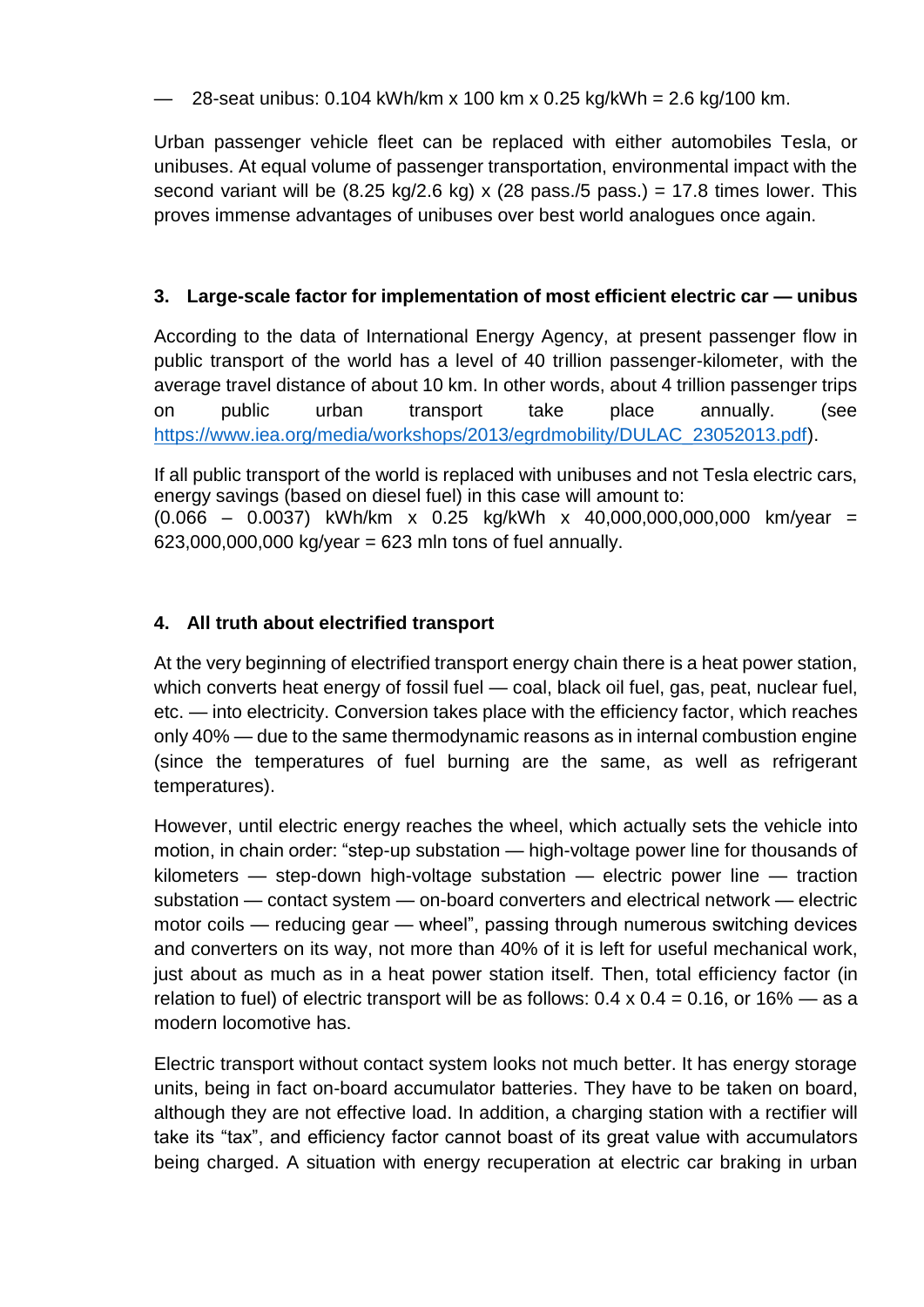conditions is similar — not more than 60% of energy will return to mechanical work again.

A usual bus (automobile) has a different, much shorter energy chain. It is an internal combustion engine, which directly converts heat energy of fossil fuel — petrol, diesel fuel, gas, etc. — into mechanical energy of the vehicle directly on its board during motion.

Thus, at the end of both chains is mechanical energy of vehicle motion, and at the beginning — energy of fossil fuel. In this connection, "useful effect" is final mechanical energy of transport service (transfer of passengers and cargo). By the way, polluting emissions and ecological problems are directly proportional to the mass of burnt fossil fuel. Therefore, electrified transport is approximately 2.5 times more dangerous for the environment than a traditional automobile. Obviously, by environment we mean global ecology and not local interests of city dwellers.

In other words, currently electric transport only worsens the global environment. In fact, it replaces burning of fuel directly at the place of energy consumption with burning of fuel in a remote location, which only increases losses for delivery of energy (fuel to the power plant, and electricity to the vehicle). In any case, an allegedly greater environmental friendliness of electric vehicles today is an unfounded misconception. Given the fact that internal combustion engines produce about four times more energy on the planet than all power plants of the world, taken together, it is also mere ignorance.

It means that the mother of all questions is simple: "What is more reasonable burning of fossil fuel directly in internal combustion engine on vehicle board or a 2.5 times bigger amount of fuel, burnt at the distant heat power plant thousands of kilometers away to get the same mechanical energy — transport service — at the output?"

Therefore, there is no point in setting high hopes on a production electric car or an automobile, whose operation would be based on the use of this or that kind of energy storage unit — whether it is an electrochemical battery, condenser or super-flywheel — since no revolution in energy industry is able to provide the amount of energy that is now generated in internal combustion engines of automobiles. It means that automobiles with self-contained engines will continue to serve us for a long time. In case automobiles become hybrid, it does not make any sense in replacing them with electric cars using accumulator batteries — the former are more efficient and ecologically friendlier than the latter.

The situation can change only in case if there will be discovered a large-scale way for ecologically clean production of electric energy, able to completely meet the requirements of humanity. Another way is passing to a fundamentally different kind of transport, which consumes by times less energy. That is — SkyWay.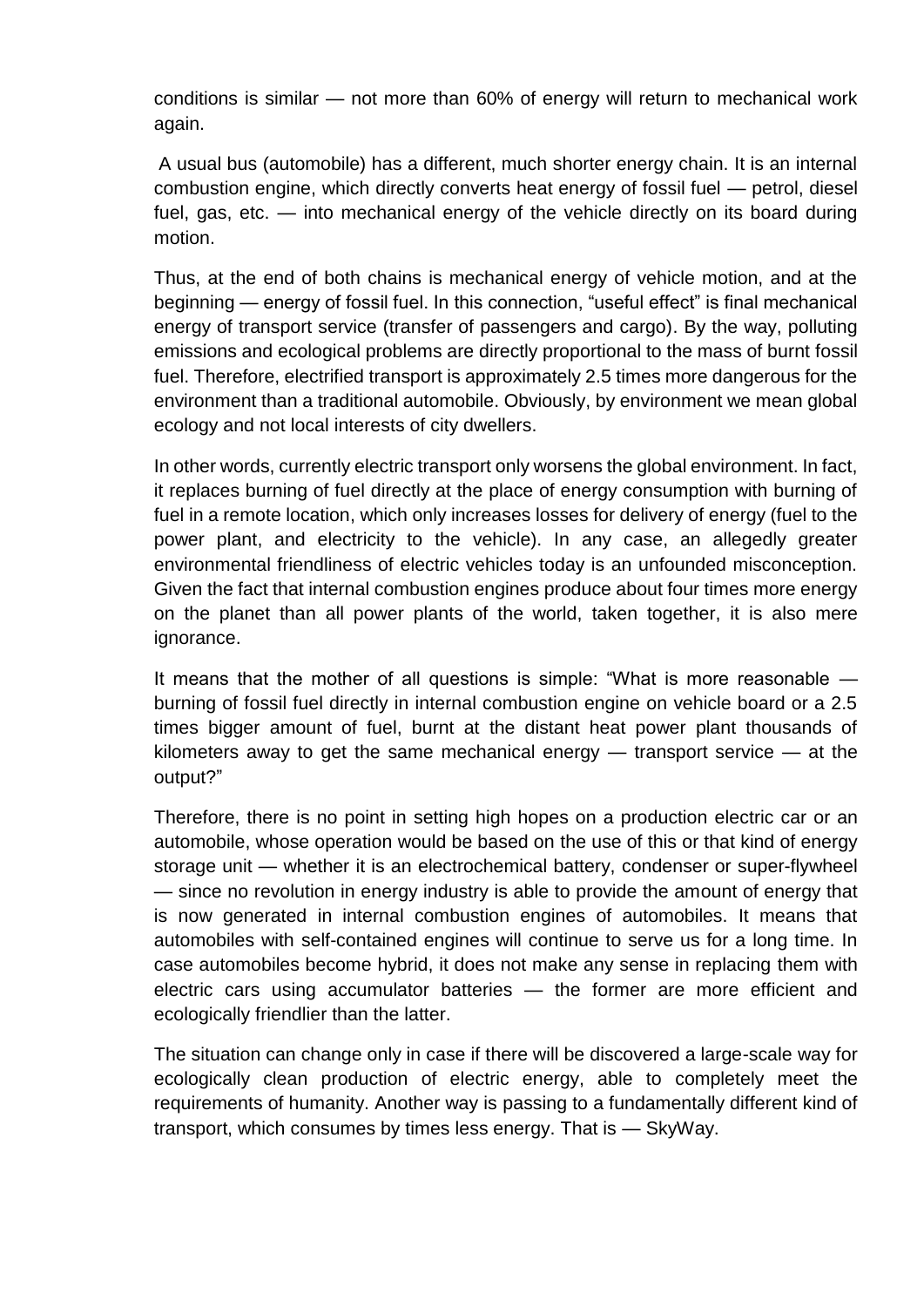# **5. What shall be done?**

Based on the analysis above, it follows that transfer of transport to electrical drive not only fails to solve global problems of humanity, but just increases them. New transport and infrastructure innovations, based on different efficiency principles, are necessary.

According to thermodynamics laws, any mechanical work changes into heat in the end. Any ground transport on the planet moves practically horizontally — stations of departure and destination are at the same height. As passenger flow in any closed transport network is the same in both directions, useful transport operation in these conditions is equal to zero. The reason is that energy component of cargo (passengers) does not change with time — the height of useful load allocation above the sea level does not change (consequently, potential energy is unchanged, either). Their speed in relation to ground surface at stations of departure and destination does not change and is equal to zero (it means that kinetic energy is also unchanged). Therefore, any ground transport does not make useful transport operation — it is always equal to zero. All energy for movement, all burnt fuel in internal combustion engines and in furnaces of heat power stations goes to fight with the environment and destroy it, as the Nature resists this movement. More specifically, as follows:

- 1) A bigger part of energy goes to heat and pollute the environment even before mechanical energy is received, as efficiency factor for conversion of heat energy into mechanical one in transport is less than 50%. In addition, energy losses for heating in traditional automobile transport make 100% - 40% = 60%, and in electrified transport (considering the whole energy chain): 100%  $-16\% = 84\%$ .
- 2) Transport efficiency can be improved only by means of decreasing resistance to motion, as well as reducing all losses — that is, in fact, environmental improvement. In the first place, it is necessary to improve vehicle aerodynamics (for example, at high-speed motion of a wheeled vehicle, over 90% of consumed energy goes to aerodynamics). Secondly, it is necessary to improve rolling of a steel wheel (wheel with contact "steel — steel" has efficiency factor of 99.8%, which is significantly more efficient than magnetic levitation and pneumatic wheel).

Thus, optimization of any transport system (and SkyWay is not an exception here) shall include the following:

- 1) improvement of high-speed aerodynamics and elimination of all protruding elements on the body  $-$  a vehicle shall be carried out in the form of a "wingless plane";
- 2) elimination of shield under the vehicle bottom, which improves aerodynamics twofold;
- 3) use of propelling device in the form of pair "steel wheel steel rail", which is by times more efficient than pairs "pneumatic tire — asphalt" and "magnetic cushion — linear electric motor";